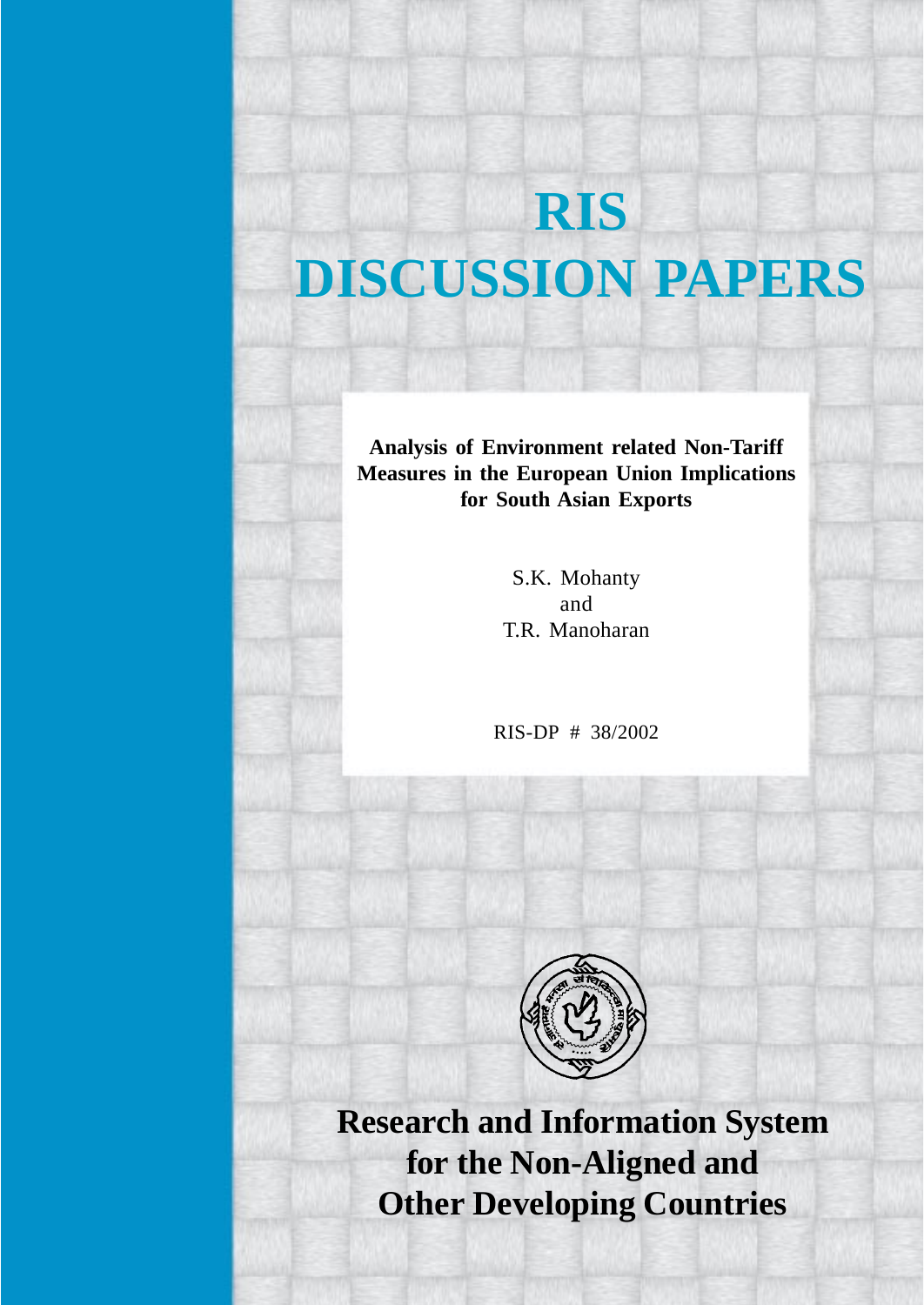# **Analysis of Environment related Non-Tariff Measures in the European Union**

*Implications for South Asian Exports*<sup>+</sup>

# *S K Mohanty· T R Manoharan··*

### **I. Introduction**

A major issue relating to trade and environment is the manner in which developed countries use "environment" as a protectionist measure in international trade. Such protectionist measures usually called "Green Protectionism" has many dimensions in trade (Esty, 1994). It is argued that while tariffs have declined as a result of liberalisation process, the environmentally related non-tariff measures (NTMs) and other technical standards have emerged as significant factors in determining world trade.

There are three important consequences of "green protectionism" on trade prospects of developing countries. First, many of their export commodities will face entry barriers to important markets in the form of higher environmental regulations, process and production methods (PPMs) or certification schemes. Second, adjusting to higher environmental standards will make their economies less competitive in overseas markets since the ability of developing countries to implement environmental standards set by foreign markets are limited either by financial and technical constraints or by the size of the domestic demand for environmentally friendly products. Third, differences in environmental standards will cause relocation of "dirty industries' from developed (with higher environmental standards) to developing (with lower environmental standards) countries.

The United Nations Conference on Environment and Development (UNCED) – Rio Earth Summit- held in 1992 fully recognised the role of trade in economic

<sup>+</sup> An earlier version of this study was presented in the *South Asia workshop on Trade and Environment* held in New Delhi by the RIS, 22 March, 2002. The authors are thankful to Dr. Nagesh Kumar for helpful suggestions in the preparation of this paper. The authors have benefited from feedback of participants in the seminar. The views expressed in this paper are those of authors and not necessarily of organisations to which they are associated.

<sup>•</sup> Research Associate, RIS, New Delhi.

<sup>••</sup> Consultant, Ministry of Environment and Forest, Government of India.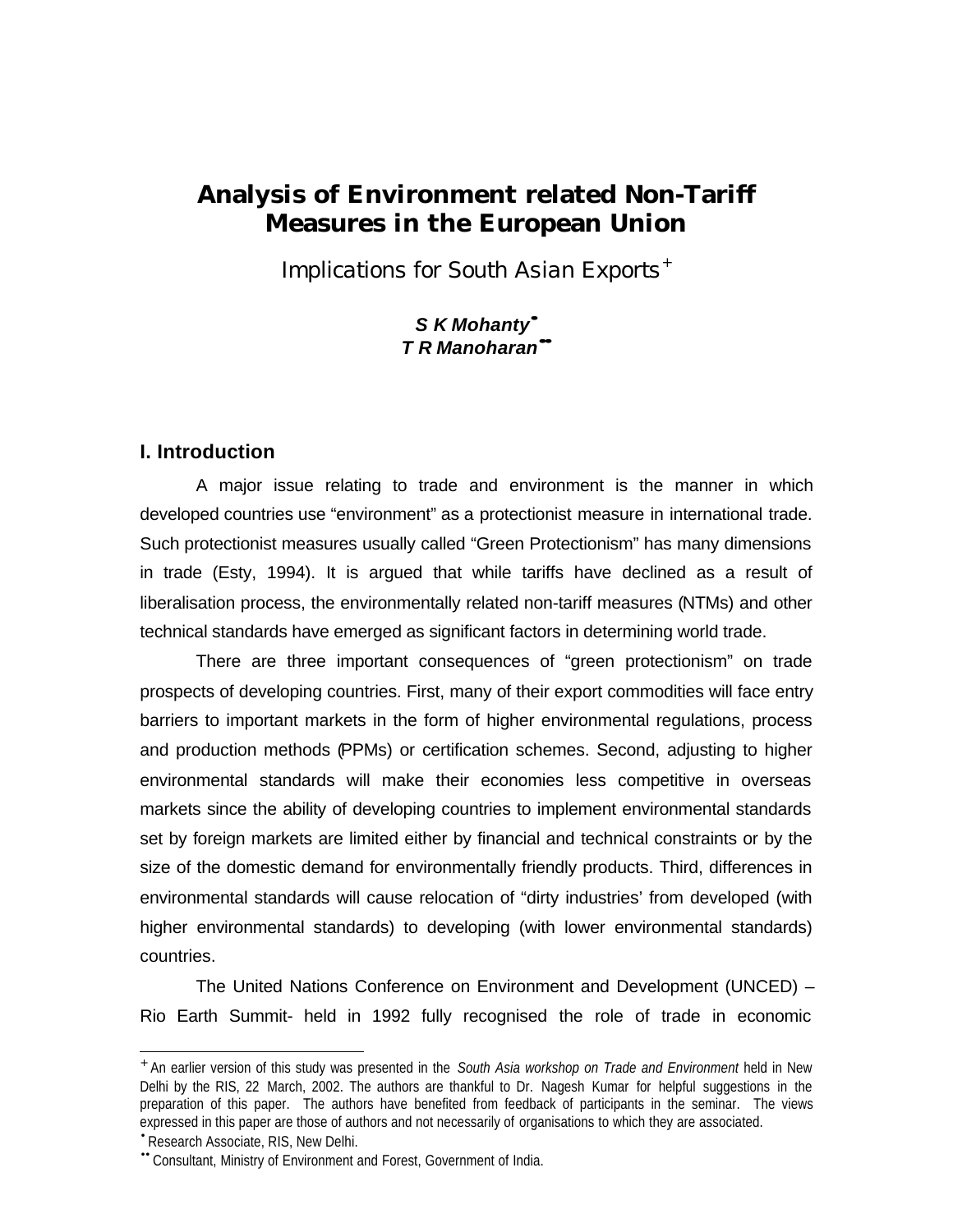development but cautioned about the damaging effect of trade due to the unsustainable utilisation of natural resources and environment (UNCED,1992). The Earth Summit influenced the process of trade liberalisaiton during the Post-Rio Period. The establishment of Committee on Trade and Environment (CTE) is an important decision taken in the Ministerial Meeting of UR held at Marrakesh in 1994. When WTO was established in 1995, both environment and trade communities were very much keen to know the work programme and activities of CTE. The committee held discussions on it's identified 10 items on trade and environment but could not come up with any amicable solution so far. The CTE noticed that the issues on trade and environment are complex. Subsequently, the discussions at CTE were based on "cluster approach" under the two themes of (i) Market Access and (ii) the linkages between the multilateral environment and trade agendas (WTO,1999). India and many other developing countries opposed any attempt to include non-trade issues such as environment and labour in the negotiating framework. However they had to compromise this with EU and other developed countries in the fourth Ministerial Meeting of WTO held at Doha in 2001 when the decision was taken to begin negotiation on selected issues on trade and environment.

Market access is an important issue of the developing countries. The environmental standards in developed countries are very high. Further, many of them have increased their environmental standards and other measures in the recent past. The higher environmental standards in developed countries are not found to be adversely affected their trade. But it is a matter of concern for the developing countries especially for Small and Medium scale Enterprises (SMEs) in those countries. The problems include additional costs and lack of environmentally friendly technology in complying such standards.

Of various studies available on trade and environment, a few of them have addressed the issue of environmentally related non-tariff barriers in developing countries trade (Dean et.al. 1992, Jaffee et.al. 1995, Manoharan et.al 2000). Sorsa (1994) while analysing environmentally sensitive products found that between 1970 and 1990, the developing countries' share in the imports of environmentally sensitive commodities (ESCs) has declined in the selected European countries. UNCTAD initiated a number of case studies in the developing countries to understand the linkages between trade and environment. Such studies pointed out that environmental standards affected adversely to many export oriented sectors such as textiles, chemicals, leather, marine products. The small and medium scale enterprises (SMEs) face more difficulties when compared to big companies and multinational corporations (MNCs) (Jha, 1997).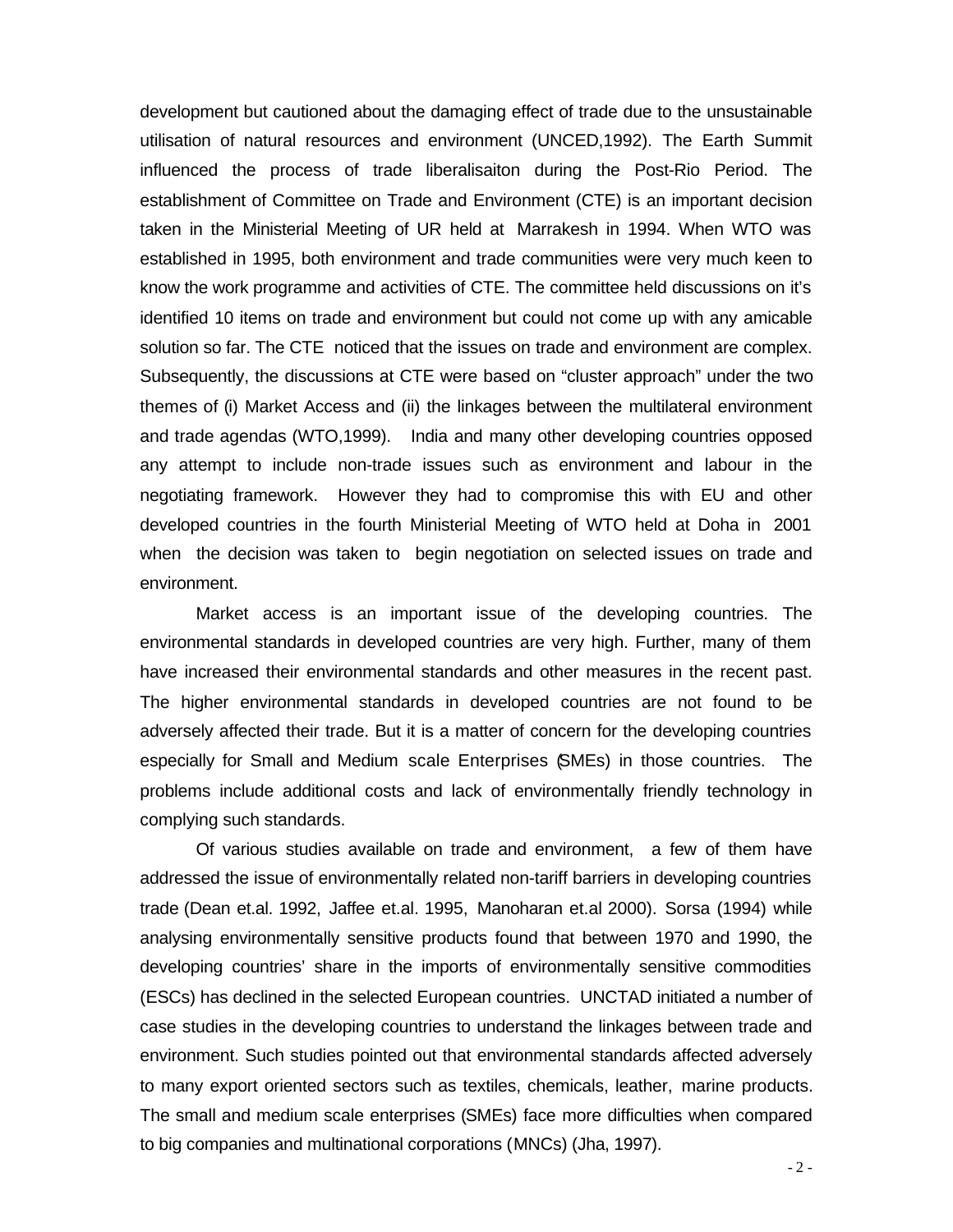# **I.1.** *NTMs in the European Union and South Asia's trade: some key questions*

The formation of the European Union (EU) in the early Nineties created high hopes among developing countries including South Asian countries that the new regional trading arrangement (RTA) would improve market access of extra-regional countries in view of the expanding market of the Union. Against such expectations, the net increase in the levels of trade of the South Asian countries with the EU has been dismal. It is the feeling of the regional countries of the South Asian that the persistence of peak tariff, specific tariff, tariff escalation and non-tariff measures (NTMs) have significantly eroded the prospects of the South Asian exports to the EU. Besides these measures the environmentally sensitive NTMs have to a large extent constrained the market access of South Asian countries in the EU. The complexities involved in both trade and non-trade barriers raise number of issues for discussion in the context of trade prospects of South Asian countries in the EU. The possible concerns in this regard are:

- Is the tariff structure of the EU invariably low across the product groups or the average level of tariff in different product groups varies significantly from one sector to another, thus, allowing for discrimination in the level of protection between sectors ?
- To what extent imports of the Union are protected by NTMs and the role played by environment-related NTMs in affecting export prospects of South Asian exports in the Union.
- What is the coverage of specific tariff in the customs tariff of the EU?
- Is it the case that the specific tariffs combined with NTMs have downsized the level of market access of extra-regional trading partners including South Asian countries in the EU?
- What are the prospects of improving South Asian exports to the EU by giving priority to regional countries over its competitors in the trade of those commodities, which are subject to environment-related NTMs?

The important issues faced by the exporters of developing countries on market access, as reported by UNCTAD are: lack of timely and accurate information, lack of scientific data for specific thresholds or limit values, inconsistent application of procedures, uncertainty due to rapidly changing environmental and sanitary requirements in overseas markets, varying standards and regulations in different markets and the costs and difficulties of testing and verification procedures.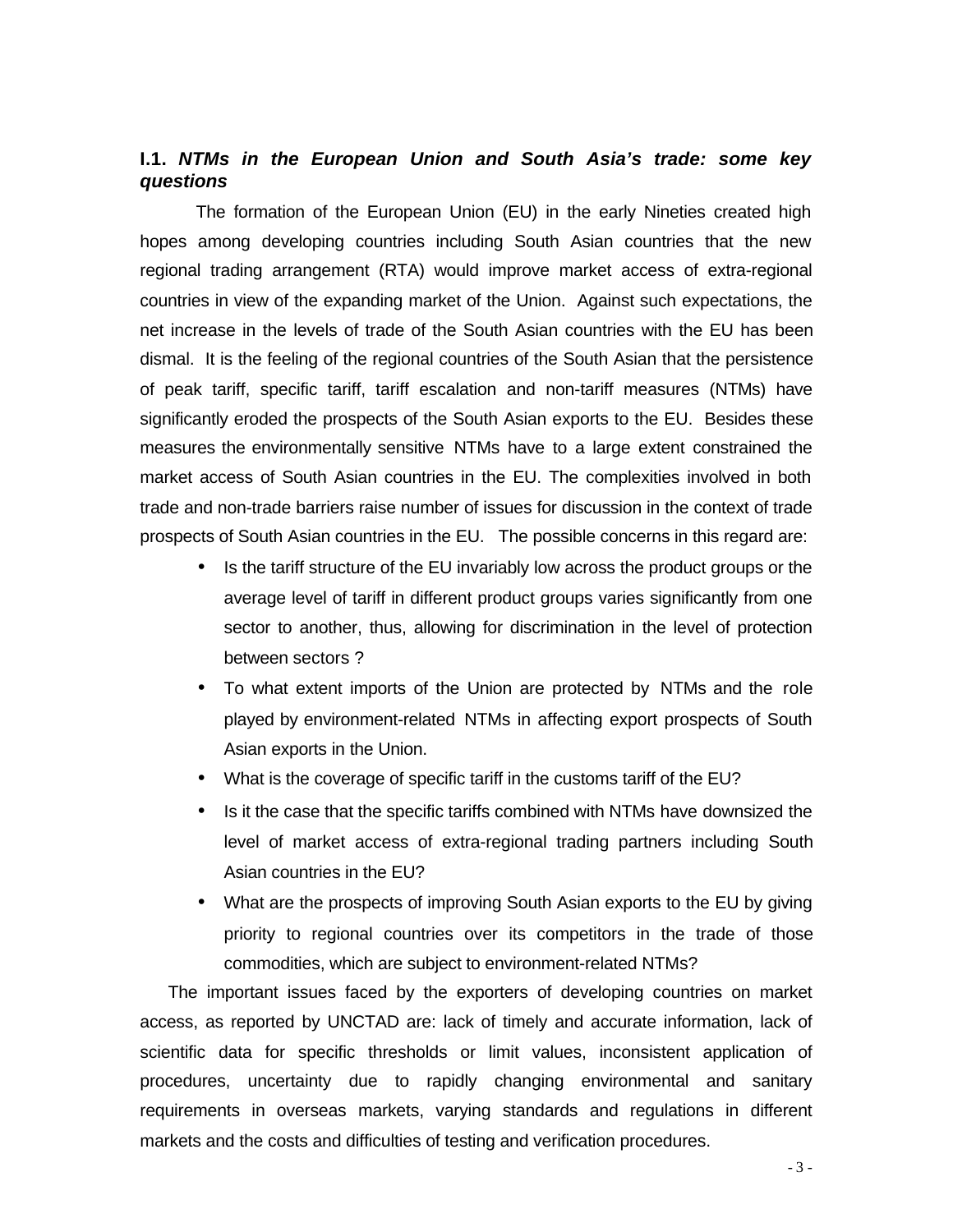The main objectives of the present study are the following:

- (i) To examine the coverage of the environment-related NTMs in different product groups of the EU's imports, and the role of other NTMs in limiting the market access of developing countries.
- (ii) To analyse the structure of ad valorem tariff and specific tariff in different product categories of the EU.
- (iii) To examine the linkages between TBs and NTMs in protecting the EU market and its implication on the export prospects of South Asian countries.

#### **II. Environment related NTMs**

Developed countries have imposed a number of environment related NTMs to regulate trade. The analysis of such NTMs is difficult because the available sources such as TRAINS data base of UNCTAD, do not provide information on environment related NTMs as a distinct category. IThe list of NTMs provided by TRAINS is too aggregate in many countries especially USA where only four NTMs are provided in the list. This makes difficulty in identifying and analyzing environment related NTMs. Therefore, we have restricted our study only to European Union and carried out the analysis on the basis of available information from TRAINS data base.

In this study we have selected EU because of two reasons. First, EU market is a major and important market for the South Asia. Second, the availability of data base on some of' the environment related NTMs, is better in the case of EU.

Of the available information on 16 NTMS in EU, three are seen to be imposed exclusively for environment purposes . They are: (i) Prior authorisation as per CITES (code:110), (ii) Quota in relation to Montreal Protocol (code:113) and (iii) Prohibition for environmental protection (code: 114). Therefore, these three are taken as environment NTMs in the present study. NTM for product characteristic requirements for health (116) is also taken into consideration because health and environment are closely interrelated. A description on these NTMs is given in the Table1.

The first two ENTMs are based on Multilateral Environmental Agreements (MEA) viz., Convention on International Trade in Endangered Species of Wild Fauna and Flora (CITES) and Montreal Protocol.

#### **II.1** *CITES*

The Convention on International Trade in Endangered Species of Wild Fauna and Flora (CITES) was concluded in 1973 and entered into force in 1 July 1975. Having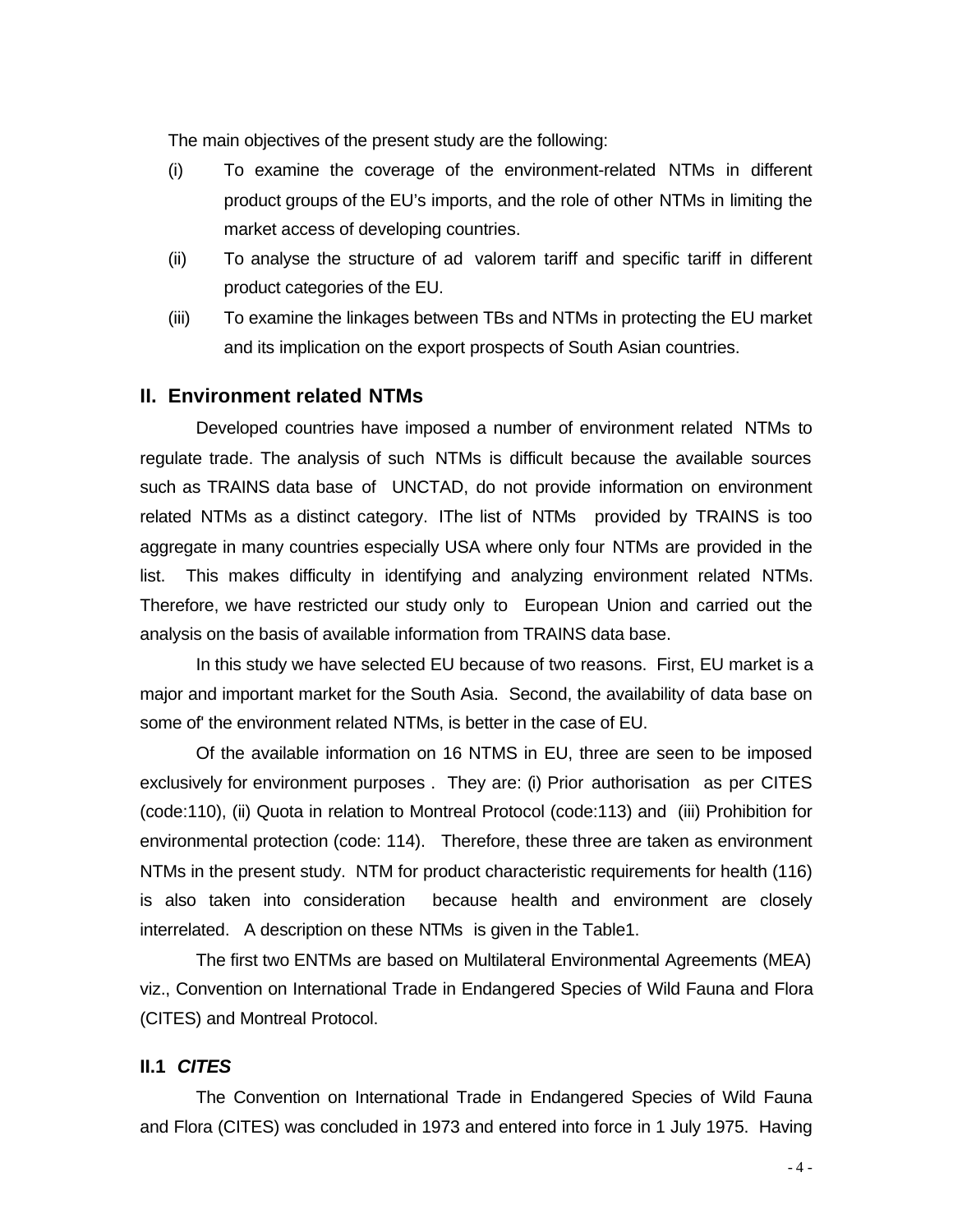the current membership of 132 countries, it established the legal framework for regulating trade in endangered and other species globally.

The four Appendices to the convention form the basis for implementation of the treaty. The first three Appendices list species for different levels of trade restriction on each category. Appendix IV makes provision for the issue of permits for international trade in the species listed on the three Appendices. The Appendices are amended at least in every two years, in accordance with procedures and criteria set forth in the treaty and through resolutions adopted by the Conference of the Parties at their biennial meetings.

Appendix I shall include all species threatened with extraction that are or may be affected by trade. Trade in specimens of these species must be subject to particularly strict regulation in order to endanger further their survival and must only be authorised in exceptional circumstances. Appendix I contained about 450 species in the majority being well known endangered animals such as Elephant, Lion, Tiger, Cheetah, Leopard and Sloath bear.

Commercial trade in Appendix I species is prohibited and non- commercial trade is allowed only in exceptional circumstances provided it will not damage their chances for survival. For all transactions in the Appendix I species an export permit from the country where the wildlife originates or re-export certificate from the re-exporting country, and an import permit from the recipient country is required. The import permit must be issued before any transaction involving the Appendix I species can occur.

The import permit can be granted only if. (a) the importation will not be for purposes detrimental to the specie's survival, (b) the importation will not be primarily commercial and (c) if live wildlife is involved, the specimen be assured of a suitable home.

The export permit can be issued only if ( a) the wildlife was obtained legally, (b) the wildlife will not be harmed during shipping and (c) an import permit has already been granted.

Appendix II shall include: all species that although not necessarily now threatened with extinction may become so unless trade in specimens of such species is subject to strict regulation in order to avoid utilisation incompatible with their survival; and other species that must be subject to regulation in order that trade in specimens of certain species referred to in the above sub- paragraph may be brought under effective control.

CITES permits commercial trade in Appendix II species only if the country of origin has issued an export permit or a re-export permit unless the proper government agency has certified that the export will not be detrimental to the species survival.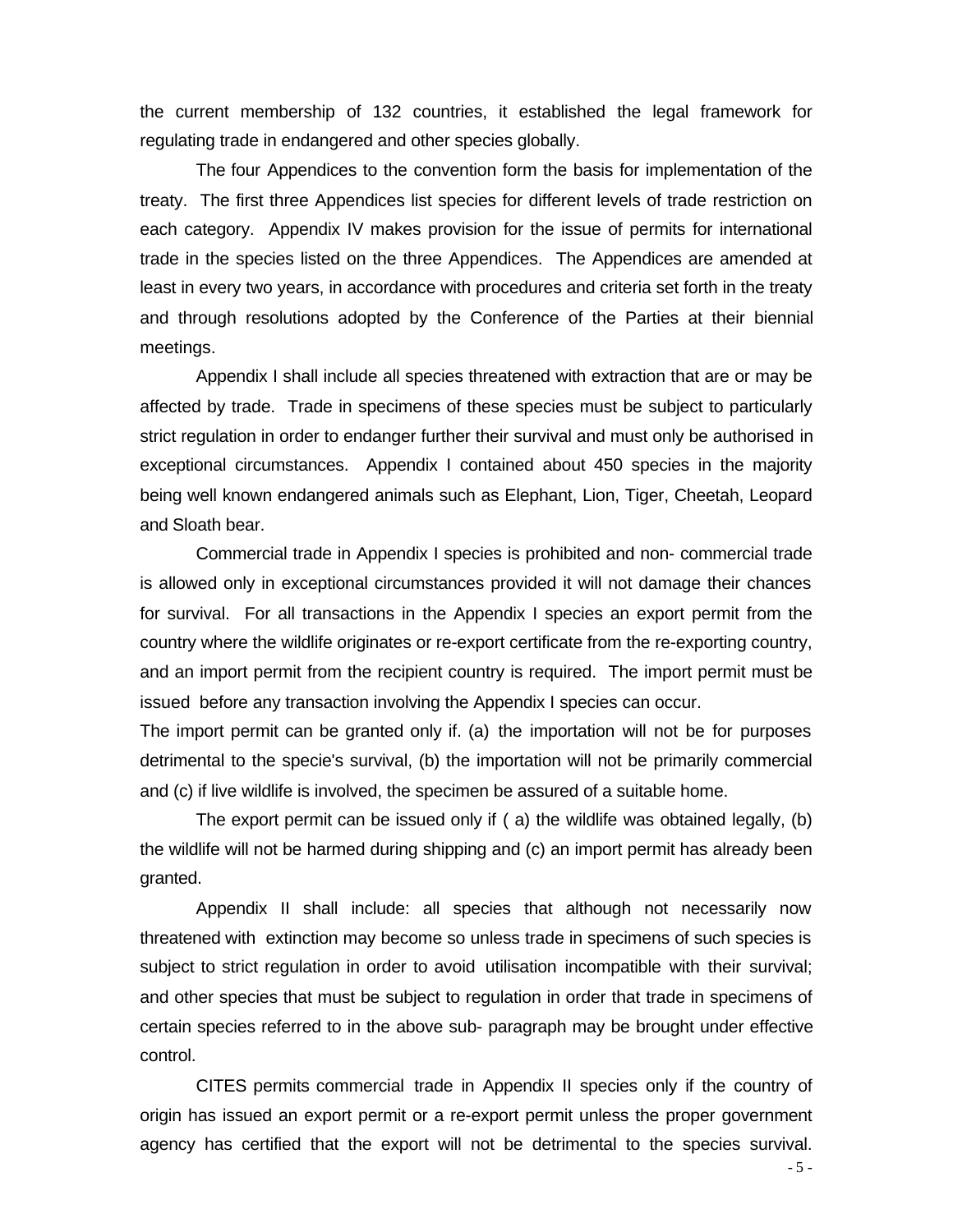Import permits are not required. Appendix II is much larger than Appendix I and contains more than 2300 animal's species and over 24,000 plant species. The larger size of Appendix II is because whole families of species are listed in the Appendix where as in Appendix I individual species are listed.

Appendix III shall include all species that any Party identified as being subject regulation within its jurisdiction for the purpose of preventing or restricting exploitation, and as needing the co-operation of other parties in the control of trade.

Thus CITES gives parties the option of listing under this Appendix native species that are already protected within their own borders. Operation in enforcing their own wildlife trade regulations. So if a country lists species under Appendix III and which is not listed under any other Appendices it then implies that trade in that particular species is regulated in that country and import of that species or its parts from that country is illegal without a CITES export permit issued by the Management Authority of that Country. Trade in Appendix III species thus requires an export permit from the listing country or a certificate of origin when the specimen is exported from other countries. The parties shall not allow trade of specimens included in the three Appendices except in accordance with the provisions of the Convention.

#### **II.2** *MONTREAL PROTOCOL*

The Montreal Protocol on Substances that deplete the ozone layer was finally agreed upon o  $16<sup>th</sup>$  September 1987 at the Head Quarters of the International Civil Aviation Organisation in Montreal, and came into force on January  $1<sup>st</sup>$ , 1989. Currently, 172 countries have signed the Protocol.

The basic objective of the Protocol to protect ozone layer through control of. substances that deplete ozone layer in a manner that is likely to result in adverse effects on human health and the environment. The measures taken for this purpose should be based on relevant scientific knowledge, taking into account technical and economic considerations.

In this regard, the developmental needs of the developing countries is also taken care of. Article 2 of the Protocol describes about control measures to be taken against global emissions of selected chloroflurocarbons (CFCs) and other substances such as halons, carbontetrachloride, trichloroethance, hudrochloroflurocarbons and methyl bromie listed in Annexes A,B, C and E. Annexure A provides eight substances of which 5 in Group I and the remaining in Group II. The ozone depleting potential is also given in the annexures. The ozone depleting potentials are estimates based on existing knowledge and will be reviewed and revised periodically. Annexure B contains a total of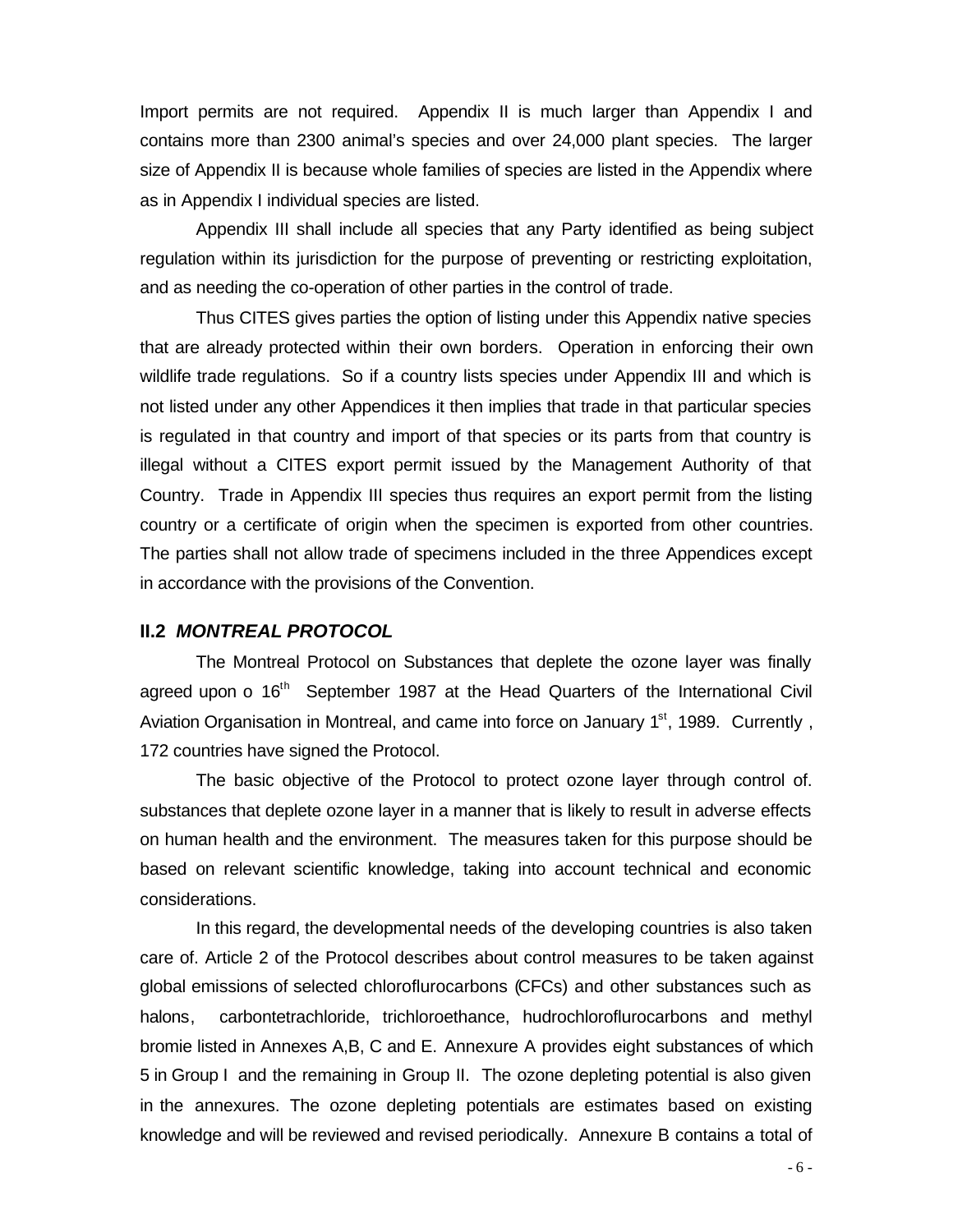12 substances in three groups of which twelve are in Group I and the remaining two are distributed one each in the other two groups. Annexure C contains 74 Substances of' which 40 are listed in Group I and the remaining in group. Annexure E has one substance which is methyl bromide having ozone depleting potential of 0.6.

Annexure D provides list of products containing controlled substances specified in Annexure A. About six product categories are given in this Annexure. They are:

- 1. Automobile and truck air conditioning units (whether incorporated in vehicles or not)
- 2. Domestic and commercial refrigeration and air-conditioning / heat pump equipments. (Examples Refrigerators, Freezers, Dehumidifiers, Water coolers, Ice machines, Air conditioning and heat pump units, etc.)
- 3. Aerosol products except medical aerosols
- 4. Portable fire extinguisher
- 5. Insulation boards, panels and pipe covers
- 6. Pre-polymers

In the case of CFCs, Article 2A1 says: " Each part shall ensure that for the twelve month period commencing on the first day of the seventh month following the date of entry into force of this Protocol and in each twelve month period thereafter, its calculated level of consumption of the controlled substances in Group I of Annexure A does not exceed its calculated level of consumption in 1986. By the end of the same period each party producing one or more of these Substances shall ensure that its calculated level of production of the substances does not exceed its calculated level of production in 1986, except that such level may have increased by no more than ten per cent based on the 1986 level". For developing countries " such level may have increased by no more than ten per cent based on the 1986 level".

The second, fourth , seventh and ninth meetings of the Parties of Montreal Protocol took more stringent measures on emission levels. Para 4 of Article 2A says" Each party shall ensure that for the twelve month period commencing on  $f<sup>st</sup>$  January 1996, and in each twelve month period level of consumption thereafter, its calculated level of consumption of the controlled substances in Group I of Annex A does not exceed zero. Each party producing one or more substances shall, for the same periods, ensure that its calculated level of production of the substances dies not exceed zero". For developing countries, considering their domestic needs, the calculated level of production may exceed that limit by up to fifteen per cent of its calculated level of production in 1986.

The non-tariff measures applied by EU on the basis of Montreal Protocol will be covered for more products in the coming years. Though developing countries have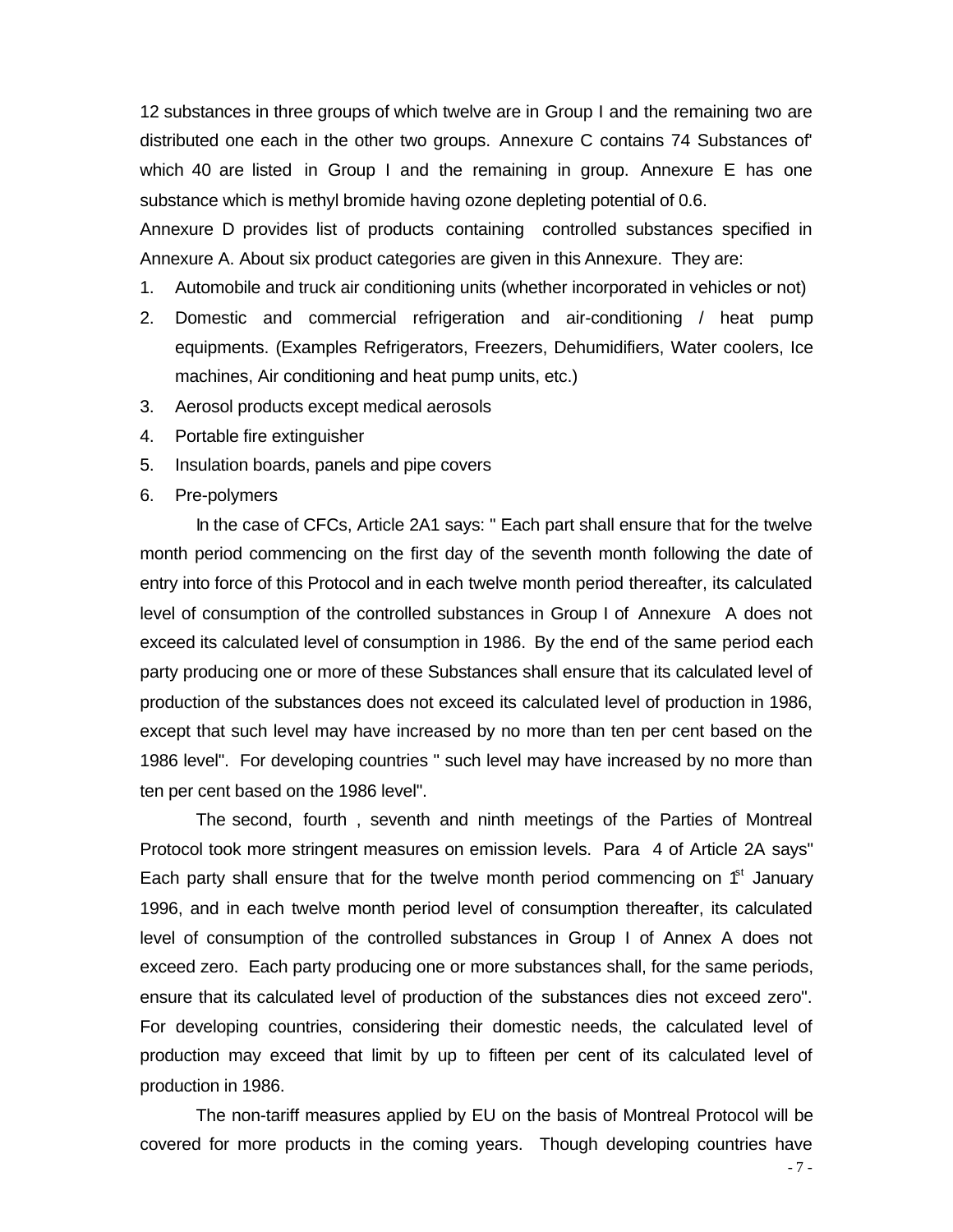given special provision in the Protocol, the effect of the Protocol on trade prospects of developing countries needs to be fully addressed.

While the NTMs on the basis of Montreal Protocol and CITES are imposed as a result of Multilateral Environmental Agreements, a number of restrictions and prohibitions are made on several important product categories on the basis of environmental grounds. This Includes restrictions on the use of certain chemicals, packaging requirements, etc.

#### **II.3** *PROHIBITION FOR ENVIRONMENTAL PROTECTION*

EU imposed import prohibition for a variety of products for environment protection. Imports of ozone depleting substances such as CFCs and Halons from countries which are not parties to Montreal Protocol are prohibited. A number of chemicals and other substances which affect public health and environment are prohibited. This include PCBs and PCTs (concentration exceeding 0.005% of weight), Benzidine, 4-nytrobiphenyl, 4-aminobiophenyl, paints which contain neutral anhydrous carbonate, lead hydrocarbonate and lead sulphates, certain antifouling paints containing mercury compounds, arsenic compounds, and organostannic compounds and wood preservatives.

EU prohibited the use of cadmium and its compounds as pigment or stablizer in the products such as packaging material, fittings for furniture, clothing and accessories, etc. Similarly, the marketing and use of all plant protection products is prohibited. Imports of skins of certain animals such as beaver, otter, wolf etc and the products derived from those skins are also prohibited.

#### **II.4** *PRODUCT CHARACTERESTIC REQUIREMENT FOR HEALTH*

EU has taken various measures for health and sanitary conditions for the products imported. For instance, imports of fresh, chilled, frozen meat/fishery products to the EU should meet certain health and hygiene standards. These imports should come from EU-approved establishments (premises where products are prepared, processed, chilled, frozen, packaged or stored). The imports should bear an animal health certificate and public health certificate drawn by an EU-approved official veterinary authority of the exporting country. Meat products should bean a "Health Mark". Imports of these products as well as of fresh fruits and vegetables are subject to inspection upon arrival in to EU. A number of health and quality conditions are made for food products and nonfood products having direct influence on human health. A good number of products such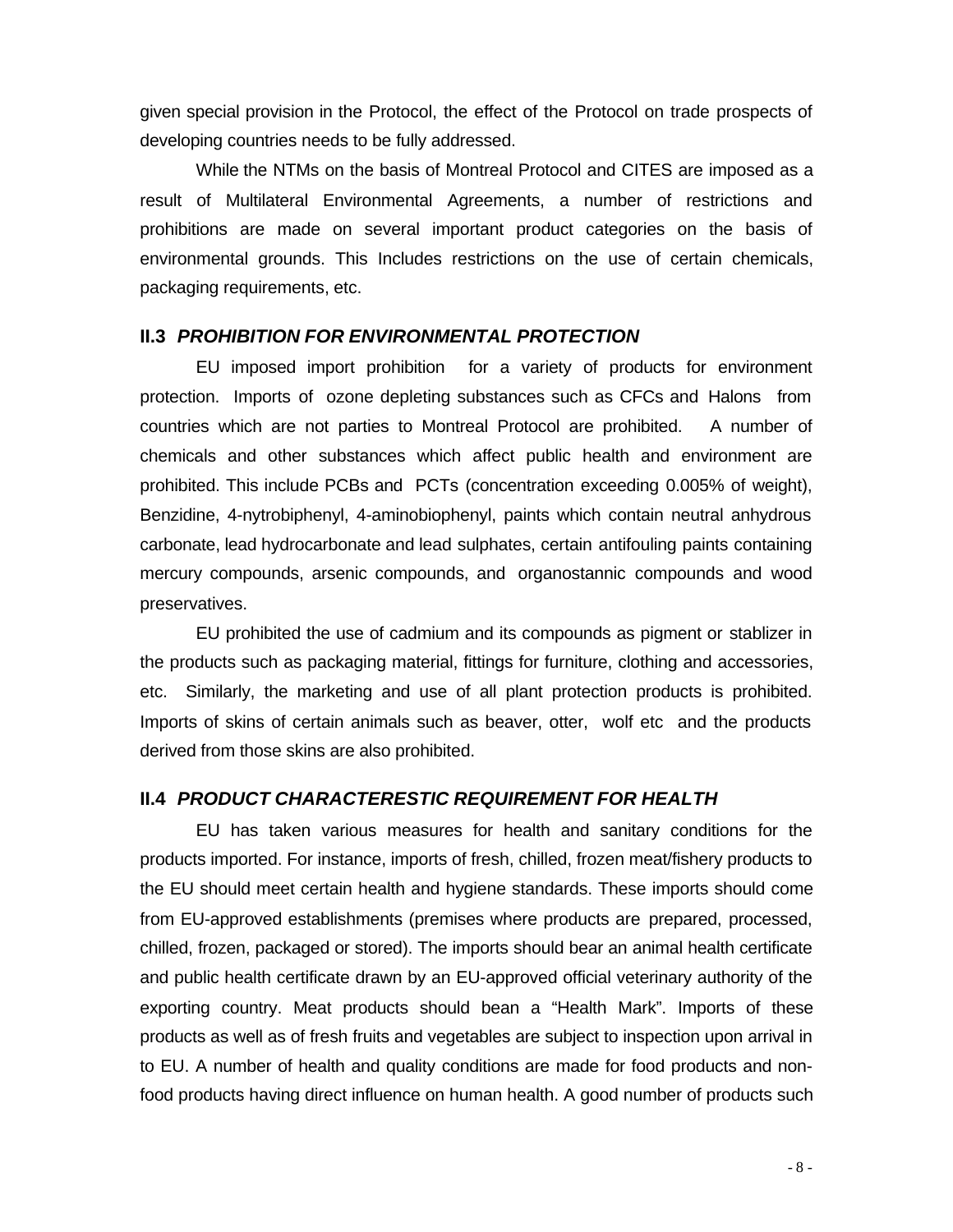as soap, cosmetics, toilet preparations, fertilizers, pesticides, detergents, medicines, plastic packaging for food etc. are subject to these requirements.

## **III. Methodology**

l

In view of the broad objectives of the study we have used TRAINS database for the empirical analysis. The study requires data pertaining to different types of NTMs (separate for environment-related, trade related and health-related), MFN *ad valorem* tariffs and specific tariffs in the EU.

For the present study, we are using trade, ad valorem tariff, specific tariff and NTMs of the EU for examining the relationship between these variables in providing effective protection to the domestic sector of the Union. While NTMs, ad valorem tariff and specific tariffs are presented at the national lines, bilateral trade data are given at the HS sub-heading level. The level of desegregation associated with national lines varies from one country to another. The EU defines its national lines at 8-and 10-digit level. Combining both 8-to 10-digit HS level products, the EU has as many as 14251 national lines. While most of the products are defied at 8-digit HS level, some of them are defined at more desegregated level of 10-digit level. However, bilateral exports of the EU are given at 6-digit level. In 1997, the EU imported as many as 5106 products at 6-digit level from the global economy.

It is evident from the literature that the level of NTMs increased by many-folds, particularly in the post-Uruguay Round period in comparison with the pre-negotiation period. We are unable to examine the position of pre-and post-Uruguay situations due to lack of information regarding NTMs during the pre-URTN period. Therefore, our analysis is mostly restricted to cross-section analysis, based on most recent year data. We have used TRAINS, winter 1998, UNCTAD, CD for the present study. While the latest trade data is available for 1997, NTMs, ad valorem tariff and specific tariffs are given for the year July 1998. Despite of data constraints, we have taken the latest data available for this study. The individual member countries in the EU use several NTMs and many of them are neither consistent regionally nor compatible to the WTO framework<sup>1</sup>.

It is an intricate task to combine trade, NTMs and customs tariff in one place because the reported data are not provided by the UNCTAD or any other Multilateral Agencies at a given level of aggregation. While data on TBs and NTMs are available at national lines, trade data are in HS 'sub-heading level. Moreover aggregation of custom

<sup>1</sup> Such measures have adversely affected trade prospects of South Asian countries. For example Germany required for the use of a specific type of dye in carpet for import, and this unilateral policy had adversely affected export prospects of some of the South Asian countries. We are, in fact, looking for such type of NTMs for the study. Due to lack of information on specific NTMs, we are restricting our analysis only to the available information.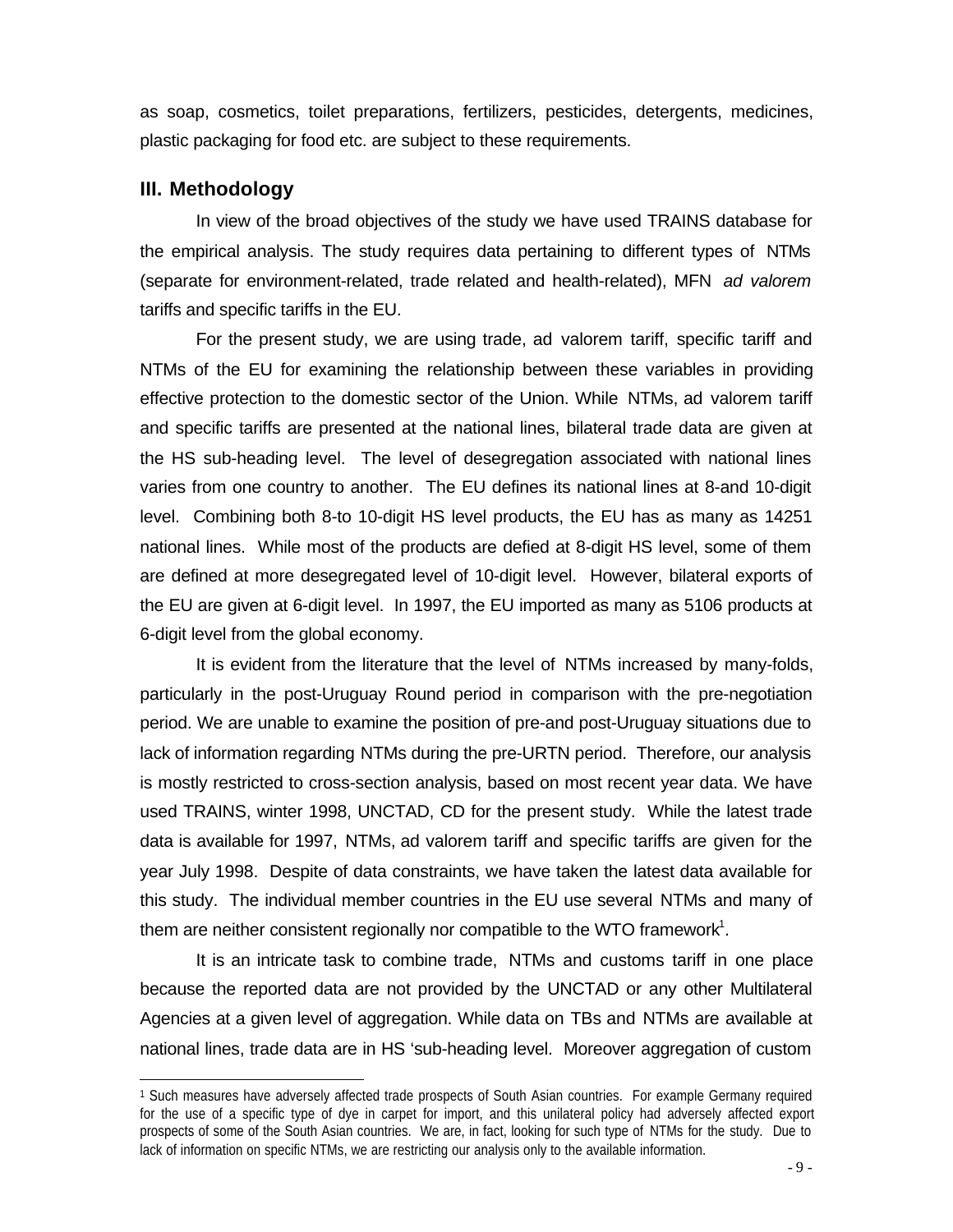tariff rates may be unrealistic for negotiation purpose and the underlined danger of lose of information. However we have tries to combine trade, tariff (both ad valorem and specific) and NTMs in a single spread sheet. However, attention has been made to minimise loss of information. The purpose of this exercise is to analyse the extent to which environment-related NTMs affecting export prospects of South Asia in the markets of the EU.

In the first place we have attempted to map EU's tariff, specific tariff and NTMs at the most desegregated product level (both at 8-and 10-digit level), since these variables are defined at the national lines. It is found that many products at the national lines are subject to either single or multiple NTMs.

The TRAINS<sup>2</sup> database provides information for sixteen types of NTMs, for the EU. From the total of sixteen<sup>3</sup>, three of them are environment-related, one is healthrelated and remaining eleven are trade related NTMs. All the three environment-related NTMs are WTO compatible. They are: a) Prohibited under CITES (code 110); b) Prior authorisation required under Montreal Protocol (code 113) and; c) prohibited due to environmental reasons (code 114). The number of products falling under CITES is relatively much larger than those of other two types of environment-related NTMs.

We have analysed information provided in the TRAINS database in two phases. In the first phase, we have mapped ad valorem tariff, specific tariff and NTMs for each national line separately. Occurrences of both environment-related, health-related and trade-related NTMs across the product lines are mapped separately. For these groups of NTMs, frequency $4$  ratios are estimated separately.

In order to converge TBs and NTMs data with the trade data, we have taken aggregated figures of the NTMs and tariff data at the 6-digit level. We have estimated frequency ratios<sup>5</sup> and average tariff for each product line at 6-digit HS level. Very often, we find difficulty in computing average tariff for each product at 'sub-heading' level because of 'specific tariffs'. We have also estimated frequency ratios separately for environment-related NTMs, health-related and Trade-related NTMs.

<sup>2</sup> We refer to Winter 1998 version of TRAINS, UNCTAD.

<sup>3</sup> A detailed discussion on the nature of NTMs in the EU is given in Section 2.1.

<sup>4</sup> The frequency of NTMs of a HS product line indicates number of times different NTMs are against a product invoked by the importing country. For example, against the national line "bromochloromethane" (HS 2903498010), the EU imposes two environment related NTMs namely, Montreal protocol and prohibition in 1996. Therefore the frequency of the product line is equal to two. For other product lines, Frequency lines are estimated in a similar manner.

<sup>5</sup> Frequency ratio of a broad product (at 6-digit level) is the ratio of number of micro-products (at national level) subject to one or more NTMs to total number of micro-product lines (at national level) falling under the same broad product (at 6-digit level).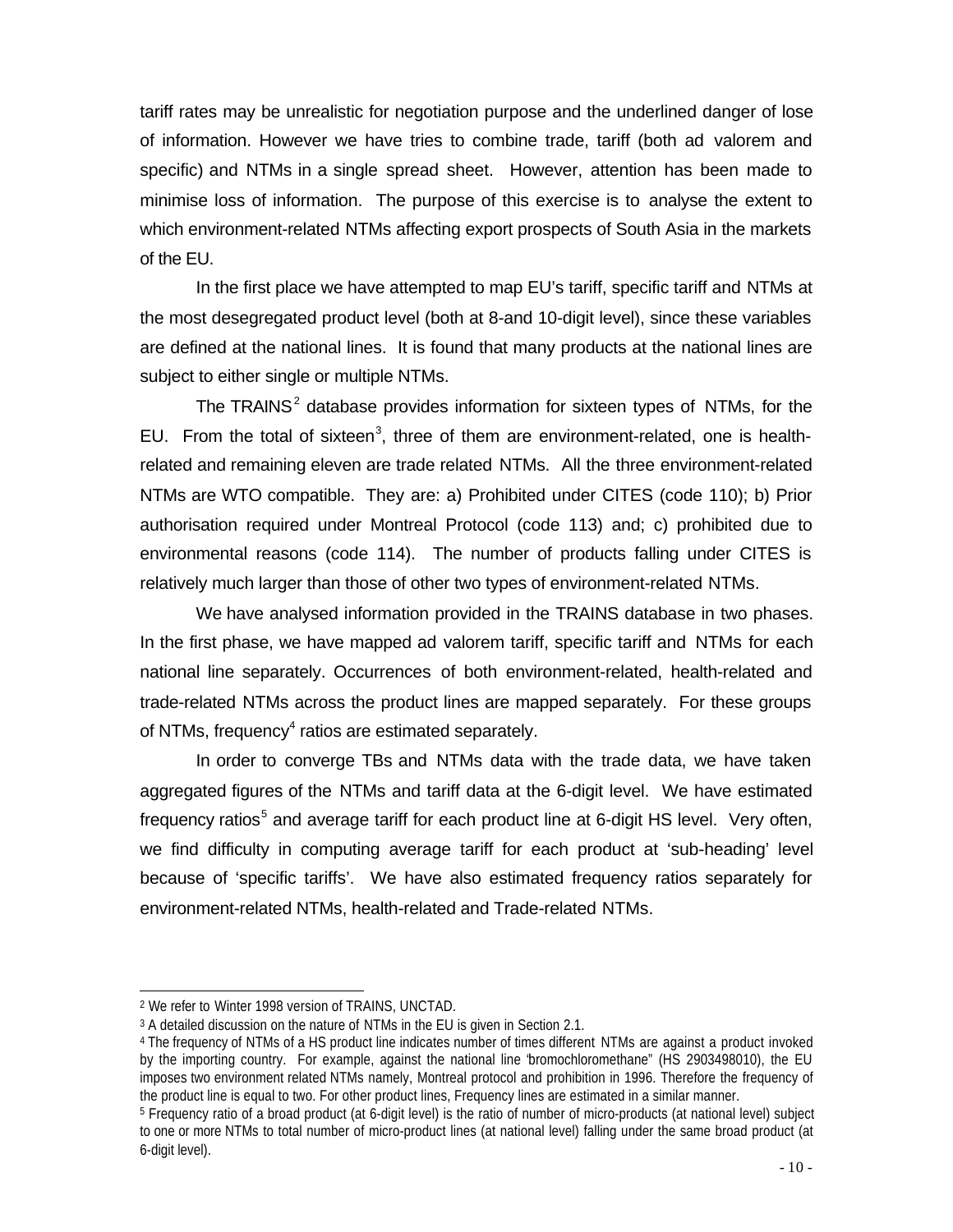# **IV. Results**

l

In the post-Uruguay Round of Trade Negotiations, the agricultural sector continued to be one of the most protected areas of trade $6$  in developed countries, and this has been more so in the European Union. The protection of the agricultural sector is not only significant in terms of coverage of products but also in terms of intensity<sup>7</sup> of protection. The incident of NTMs is relatively much higher in the agricultural sector than that of the industrial sector. It is observed that both environment-related and healthrelated NTMs are more predominantly present in the primary sector as compared to the manufacturing sector. About half of total number of agricultural products and one tenth of total manufacturing products are subject to one or other forms of NTMs as shown in Figure 1. While 1910 product lines are subject to single or multiple NTMs out of 4043 agricultural products, only 1016 product lines are subject to NTMs out of 10208 manufacturing products.

The extent to which different product groups are affected by the NTMs is examined by the frequency ratio. Table 2 presents number of national lines subject to environmental, trade and health related NTMs and the frequently ratios in the EU. It is interesting to note that both environmental and trade related NTMs are simultaneously invoked in both agricultural and industrial sectors, but the health related NTMs are imposed in the agricultural sector. In terms of coverage of products, both environmentrelated NTMs and health related NTMs are mostly concentrated in the agricultural sector. The number of products under each of these broad group of NTM is quite substantial in comparison with total number of products imported in the agricultural sector. Total number of products covered by environment related and health related NTMs constitutes almost two third of total number of products subject to trade related NTMs in the agricultural sector. The situation in the manufacturing sector is different from that of agricultural sector. The number of lines subject to the environmental related NTMs constitutes almost one third of that of trade related NTMs in the manufacturing sector.

In the literature, frequency ratio in very often used as an index for measuring the extent of protection conferred to import through NTMs. The effectiveness of a specific

<sup>6</sup> Protection is referred here to denial of market access through different forms of NTMs, but not to customs tariff.

<sup>7</sup> When a specific product is covered by one type of NTMs, the import of the product is restricted to some extent by the importing country. But when the same product is subject to several types of NTMs, the possibility of import of the same product is severely affected. In other words, market access of the specific product is denied by multiple conditions attached in the form of one or another NTM. Therefore intensity of NTMs increases when more number of NTMs are invoked for one line of product. The possibility of having market access declines when intensity of NTMs increases.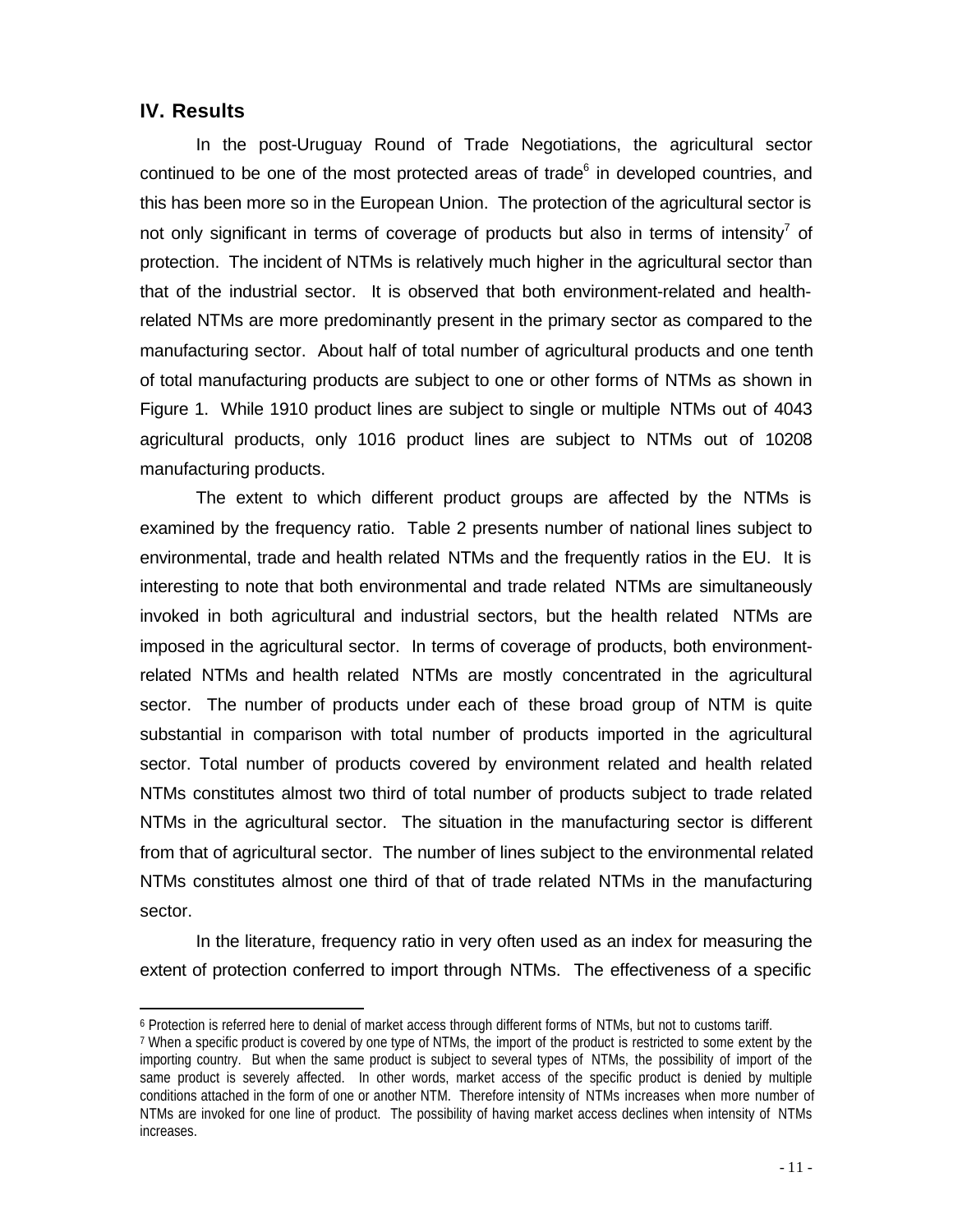NTM, particularly in terms of import restraining capacity, may be difficult to ascertain. It may vary from one type of NTM to another in an importing country.

Therefore, ordering of NTMs on the basis of there effectiveness in a country is generally not seen in the literature. In the absence of quality-related NTMs analysis, frequency ratio is very often used to examine the coverage of the products in different sectors.

It is estimated that the overall frequency ratio of the EU is 20.5 per cent in 1998, thereby indicating that one fifth of the EU's National lines (for imports) is subject one or multiple NTMs. The results show that the level of frequency ratio varies (overall frequency ratio and environment related frequency ratio) significantly from one sector to another (for details see Figure 2.)

In agriculture, all the broad categories except animal and vegetable fats and oils (HS Section III) are extensively protected by NTBs. In the industrial sector only three broad product categories are strongly protected, and those broad groups are: raw hides and skins, leather, etc. (HS Section VIII), footwear, headgear and umbrella (HS Section XII), and base metals & its associated products (HS Section XV). The recent study of Mohanty (2001a, 2001b), Mehta and Mohanty (1999) shows that most of these products are of interest to India's export to the EU.

Decomposition of overall frequency ratio into environment-related, trade-related and both environmental & trade-related indices shows interesting results. It is observed that against large number of products, both environmental and trade related NTMs are invoked simultaneously in the agricultural sector. There are about 275 such products which are identified in the agricultural sector. On the contrary, only 197 items in the same sector are subject to only environmental NTMs.

Though environment-related NTMs are WTO-compatible, but they are very often being used as an effective instrument to restrict market access other countries in the EU. Detailed results by HS chapters are presented in Table 3.

As mentioned earlier, out of the three types of NTMs concerning environmentrelated issues, CITES covers more than 97 per cent of total number of ES-NTM products as shown in Table 4. It is interesting to note that simultaneous application of various ES-NTMs on individual commodities has been very few in number. The results indicate that the quota under Montreal protocol and other environment-related prohibition are jointly triggered against twenty chemical products. The trade control under CITES are invoked against other group of products which are both in the agricultural and manufacturing sectors. Out of 739 products subject to CITES, about 85 per cent of them are concentrated in only four major product groups (HS sections). The CITES are very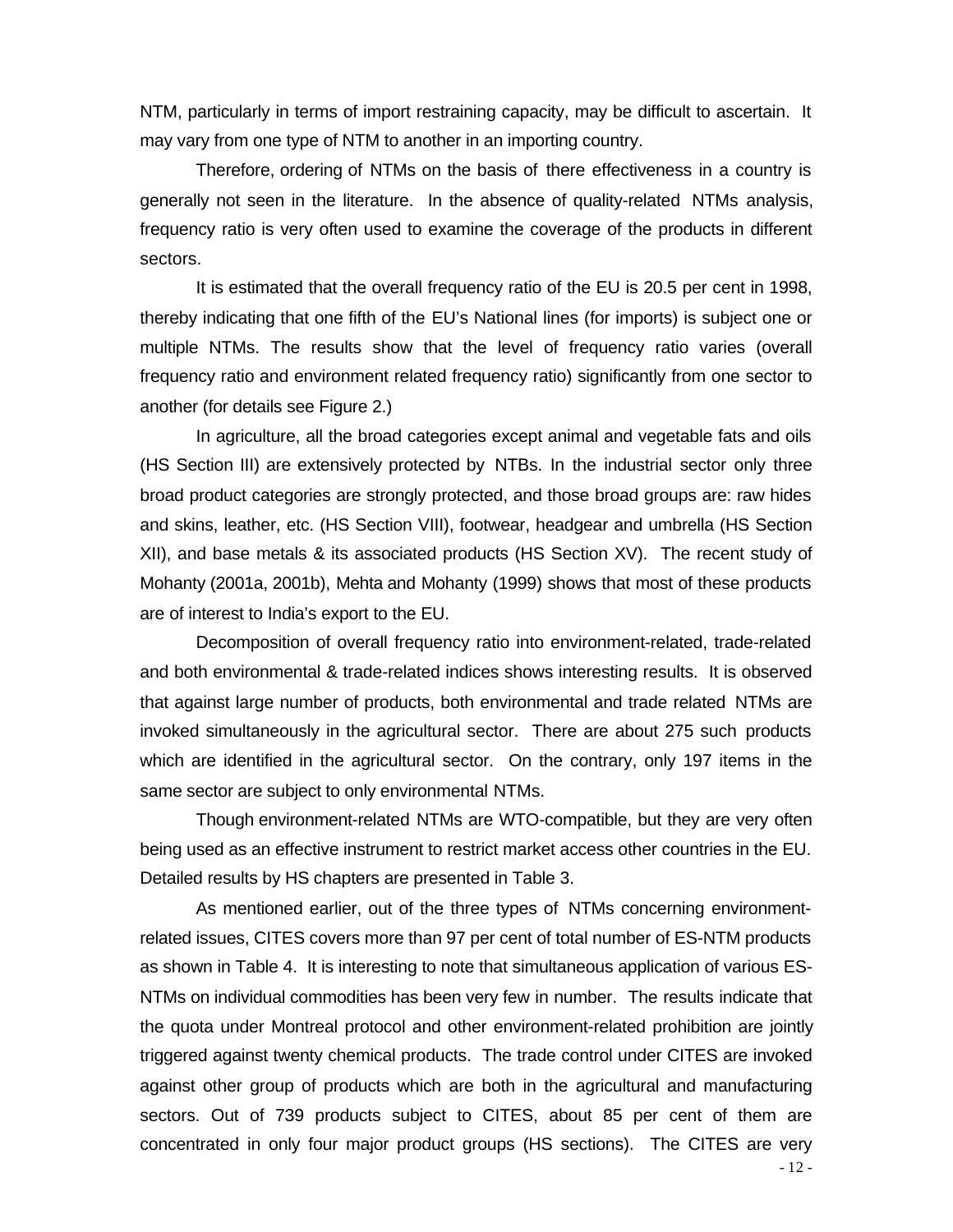frequently used in product groups like live animal & animal products (section I), vegetable products (section II), raw hides and skins (section VIII), and footwear, headgear, umbrellas, etc. (section XII).

The disaggregated analysis shows that environment-related NTMs is mostly concentrated in few broad product groups as identified in Table 4. The detailed analysis on the concentration of environment-related NTMs is presented in Table 5. As mentioned earlier, agricultural sector is more protected than manufacturing sector, and within the agricultural sector, some broad product segments are more heavily protected than others. Some of the heavily protected areas in the agricultural sector are: live animal (Chapter 1), meat and edible meat offal (Chapter 2), fish and crustaceans (Chapter 3), live trees and other plant bulb (Chapter 6) and preparation of meat and fish (Chapter 16). Among the non-primary product categories, some of the highly protected product segments by the environmentally related NTMs are raw hides and skins (other than furskins) (Chapter 41), articles of leather (Chapter 42), furskins and artificial fur (Chapter 43), wood and articles of wood (Chapter 44) and footwear, gaiters etc. (Chapter 64). These products constitute more than 88 per cent of total number of products subject to CITES related NTMs. In total, 11 chapters are affected by environmental NTMs is the agricultural sector and, 18 chapters are affected in the manufacturing sector.

The customs tariff of the EU indicates that 87.5 per cent of the total product (national) lines is subject to ad valorem tariff. The simple average MFN tariff of the Union is about 5.9 per cent in 1998. The results indicate that specific tariffs are very often triggered for imports in the EU. In every eight-product (at national line), one line is subject to specific tariff. Both in terms of ad valorem tariff and specific tariff, agricultural sector is overwhelmingly protected than that of the industrial sector as shown in Table 6. The average tariff rate of the agricultural sector was 12 per cent as against 6 per cent for the industrial sector in 1998<sup>8</sup>. It may be noted that all the broad agricultural product groups are strongly protected by unprecedentedly high tariffs and specific tariffs<sup>9</sup>. Another important observation emerges from the results that average tariffs of selected product groups have been very high and several product groups have witnessed high incidence of specific tariffs within these product ranges. However, product groups having high average tariff rate coupled with specific tariffs, are mostly seen in the agricultural sector.

<sup>8</sup> For details about India, see Mohanty (2002).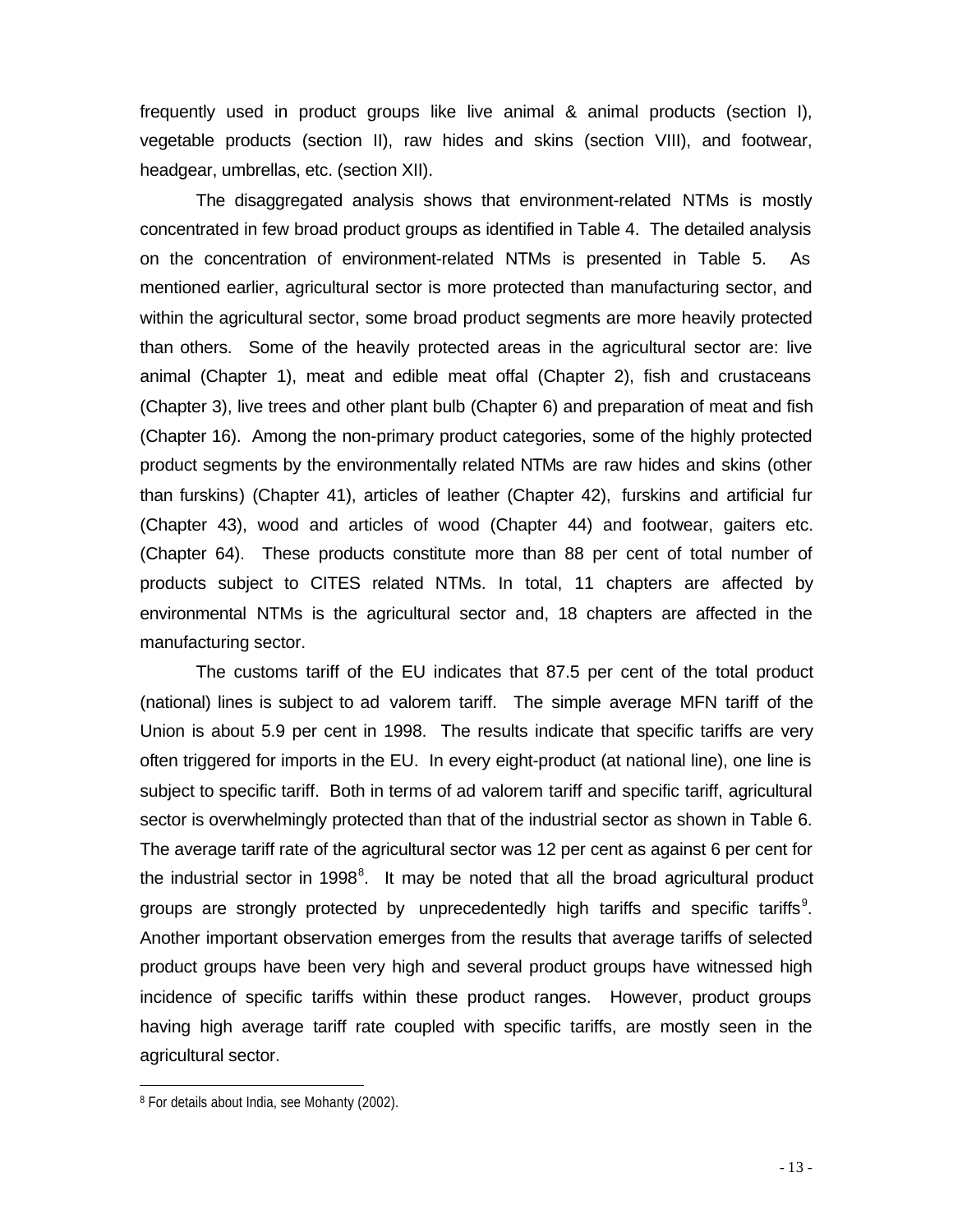The results show that average tariff of broad product groups are not only alarmingly large in agricultural sector but also in the manufacturing sector. Such broad product groups having significant average tariff are: live animals and animal products (section I) vegetable products (section II), animal and vegetable fats and oils (section III), prepared food-stuffs and beverages (section IV), plastics and articles thereof (section VII), textiles (section XI) and footgear, headgear and umbrella (section XII). Similarly, specific tariffs are mostly concentrated in primary products and select manufacturing products, such as chemicals (section VI), articles of stone, plaster and cement (section XIII) and optical, photography and cinematography (section XVIII). A detailed results concerning *ad valorem* tariffs and specific tariffs are presented in Table 7. The import of primary sector products is not only protected by tariffs but also by the specific tariffs. Out of 25 chapters in the primary sector, the average *ad valorem* rate of products is more than 10 per cent in case of 12 HS chapters. The products in these chapters constitute about 64 per cent of total number of lines in the primary sector. The manufactured tobacco (Chapter 24) is the product group, which is subject to maximum average tariff of 48.2 per cent in 1998. In the manufacturing sector, average MFN tariffs is very close to 10 per cent in some product groups.

The chapters, where average MFN tariffs of chapters are exceeding 10 per cent, are made up fabrics and apparel (chapter 60-63). Average tariff of these group of products is 11.8 per cent. The product lines in these chapters constitute about 37.3 per cent of the total number of products in textiles and textile articles (section XI). Some of the non-textile product groups witnessing high tariff (more than 6 per cent) are footwear (chapter 64), aluminum articles (chapter 76) and vehicles other than railway or train (Chapter 87). However, some of the chapters have witnessed 'nil' duty for imported products such as ores, slag and ash (chapter 26), pharmaceutical products (chapter 30), pulp of wood or of other fibrous material (chapter 47), vegetable plaiting materials and works of art and collector's pieces (chapter 97).

In the EU, specific tariffs are combined with environment related NTMs and other NTMs in the agricultural sector as shown in Table 8. Except for animal and vegetable fats and oils (Section 3), other broad product groups are subject to both specific tariff and NTMs in the agricultural sector. The environment sensitive NTMs combined with specific tariffs has affected only one sector, i.e. live animals products (Section 1). To be more specific, environmental protection is mostly affecting products like live animal

<sup>9</sup> UNCTAD has made an attempt to estimate ad valorem tariff equivalence of specific tariffs for the year 1996. The results show that average ad valorem tariff equivalence of specific tariff is much higher than average ad valorem tariff of similar product groups in the EU. For details see Mehta and Mohanty (1999).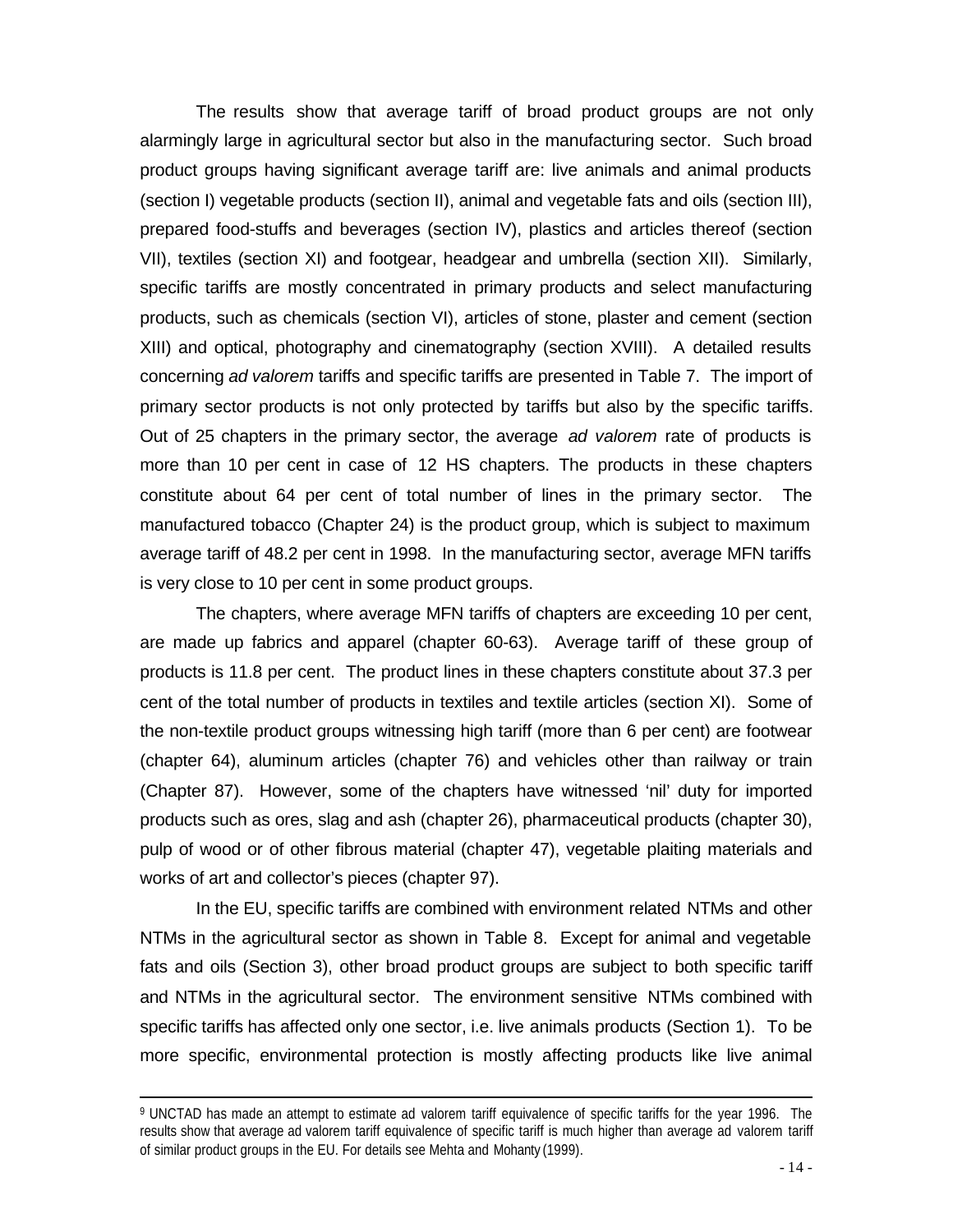(Chapter 1), meat (Chapter 2) and fish preparation (Chapter 16). For details see Table 9.

# **V. Conclusions**

The EU market is largely protected by the TBs and NTMs. The agricultural sector is more protected than the manufacturing sector. So far as NTMs are concerned, primary sector is five firms more protected than the manufacturing sector. The environment sensitive NTMs have further intensified the level of protection in the Union. In every four products subject to any type of NTM, one product is subject to environmentally sensitive NTM.

We have used frequency ratio to examine the level of protection. It is found that all broad agricultural products are having high frequency ratio except for products like fats and oils.

In the manufacturing sector, some of the important product groups are subject to large number of environment sensitive NTMs and South Asian countries have export interest in those products. Some of these broad product segments are hide & skin, leather, other manufactures, etc. Even the average tariffs for these product segments have been very large as compared to overall average tariff of the Union. The export prospects of South Asian is largely affected by the use of multiple NTMs, peak tariff and specific tariff on specific products where the region has its current and future export interest.